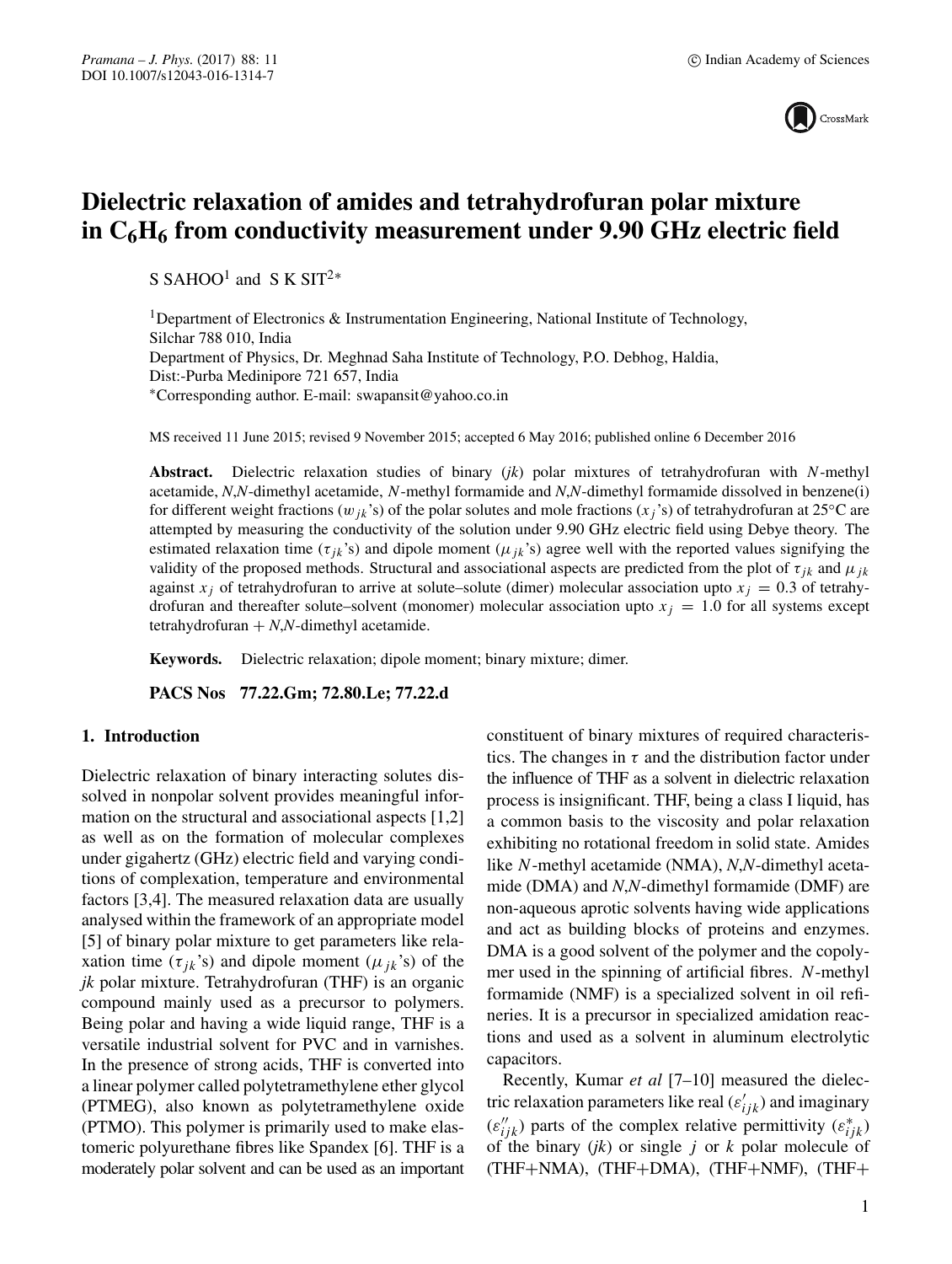DMF) dissolved in nonpolar solvent (i) benzene for different weight fractions  $w_{jk}$ 's,  $w_j$ 's or  $w_k$ 's at 25, 30, 35 and 40◦C respectively for 0.0, 0.3, 0.5, 0.7 and 1.0 mole fractions  $(x_j)$  of THF using standard standing wave microwave techniques and Gopalakrishna's single-frequency (9.90 GHz) concentration variational method [11]. They intended to predict the solute– solvent (monomer) types of molecular associations in the ternary mixture. The thermodynamic energy parameters for the dielectric relaxation and viscous flow process of the binary polar mixture were measured at different mole fractions of THF to arrive at the molecular environment.

We, therefore, thought to make an extensive study further with the available data on the binary (*jk*) polar mixture of (THF+NMA), (THF+DMA), (THF+NMF) and (THF+DMF) dissolved in  $C_6H_6$  in terms of the measured real  $(\sigma_{ijk}')$  and imaginary  $(\sigma_{ijk}'')$  parts of the high-frequency complex conductivity  $(\sigma_{ijk}^*)$  for different weight fractions  $(w_{jk})$  of polar solutes at 9.90 GHz electric field under the identical state of molecular environment [7–10] in SI unit. The conductivity measurement technique is concerned with bound molecular charge of the polar molecules unlike permittivity  $(\varepsilon_{ijk}$ 's) and susceptibility  $(\chi_{ijk}$ 's) which are related to all types of polarization and orientational polarization respectively. Recently, conductivity measurement technique [12] in the microwave electric fields has been successfully applied on binary polar mixture [13] as well as single polar liquid molecules [14] dissolved in nonpolar solvents. However, no such rigorous study has been made so far on the associative binary polar mixtures of (THF+NMA), (THF+DMA), (THF+NMF) and (THF+DMF) dissolved in  $C_6H_6$  at a temperature under 9.90 GHz electric field using conductivity measurement technique. Dielectric measurement also has uses in package design, process control and physical chemical analysis [15]. The purpose of the conductivity measurement technique concerning bound molecular charge of the polar molecule allows one to link the results of dielectric studies to throw light on the structure and dynamics of polar liquid mixture in solution inferred from other techniques [11]. Under a definite temperature, dielectric relaxation phenomena should be closely related to variational frequency. After all, only the conductivity under 9.90 GHz is measured. Even though 9.90 GHz is the characteristic frequency of this dielectric relaxation, for different systems or the same system with different concentrations, the characteristic frequency of the dielectric relaxation may also be changed. The aim of the present paper is also to see the applicability of conductivity measurement technique within the framework of Debye model in ternary liquid mixture under high-frequency (9.90 GHz) electric field like in the earlier paper [13].

### **2. Experimental procedure**

The solvents THF, DMA, NMA, DMF and NMF are all good-quality samples. They were dried with occasional shaking and then distilled through a long vertical fractionating column [7–10]. The middle fraction of the sample was collected and mixed together for preparing the binary polar mixture of weight fractions  $w_{jk}$ 's dissolved in benzene. The X-band microwave was used to measure  $\varepsilon'_{ijk}$ ,  $\varepsilon'_{ij}$ ,  $\varepsilon'_{ik}$ ,  $\varepsilon''_{ijk}$ ,  $\varepsilon''_{ij}$ ,  $\varepsilon''_{ik}$  at 25°C and different  $w_{jk}$ 's [7–10]. The temperature of the dielectric cell was maintained by circulating water and a thermostat. The measured  $\varepsilon'_{ijk}$  and  $\varepsilon''_{ijk}$  are accurate within  $\pm 0.5\%$ and  $\pm 1.67\%$  respectively.

### **3. Theoretical formulations**

The  $\sigma_{ijk}^*$  due to the displacement current of a binary polar liquid mixture dissolved in nonpolar solvent(i) for a given  $w_{ik}$  of the solute is [16]

$$
\sigma_{ijk}^* = \sigma_{ijk}^{\prime} + j\sigma_{ijk}^{\prime\prime},\tag{1}
$$

where  $\sigma'_{ijk} = \omega \varepsilon_0 \varepsilon''_{ijk}$  and  $\sigma''_{ijk} = \omega \varepsilon_0 \varepsilon'_{ijk}$  are the real and imaginary parts of complex conductivity  $\sigma_{ijk}^*$  at different weight fractions  $(w_{jk})$  of the polar mixture.  $\varepsilon_0$  is the absolute permittivity of free space =  $8.854 \times 10^{-12}$  F·m<sup>-1</sup>.

The total conductivity  $(\sigma_{ijk})$  of the ternary solution is

$$
\sigma_{ijk} = \omega \varepsilon_0 \sqrt{(\varepsilon_{ijk}^{\prime\prime 2} + \varepsilon_{ijk}^{\prime 2})} = \sqrt{(\sigma_{ijk}^{\prime 2} + \sigma_{ijk}^{\prime\prime 2})}.
$$
 (2)

All the derived values of  $\sigma_{ijk}''$ ,  $\sigma_{ijk}'$  and  $\sigma_{ijk}$  for different  $w_{jk}$ 's and mole fraction  $x_j$ 's of THF are given in table 1.

The imaginary part of conductivity  $\sigma_{ijk}^{\prime\prime}$  is related to  $\sigma'_{ijk}$  by the following relation:

$$
\sigma_{ijk}'' = \sigma_{\infty ijk} + (1/\omega \tau_{jk}) \sigma_{ijk}'
$$
  
or  

$$
\tau_{jk} = 1/\omega \beta',
$$
 (3)

where  $\beta'$  is the slope of  $\sigma_{ijk}'' - \sigma_{ijk}$  linear relation as shown in figure 1 and given in table 2.

The constituent polar molecules mixed in appropriate proportions yield average  $\tau_{jk}$  as:

$$
\tau_{jk} = \tau_j x_j + \tau_k x_k, \tag{4}
$$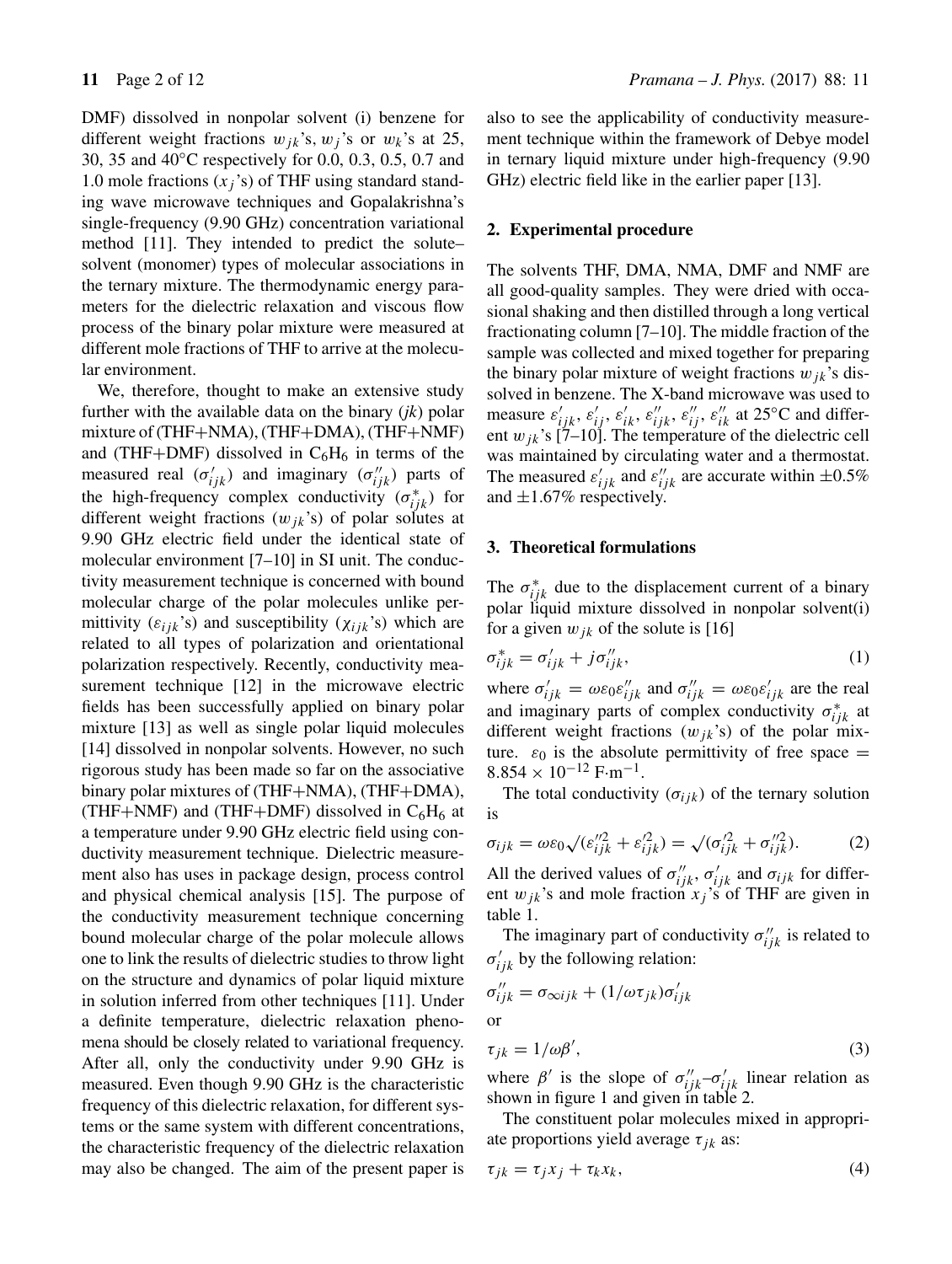*Pramana – J. Phys.* (2017) 88: 11 Page 3 of 12 **11** 

**Table 1.** Measured dielectric relaxation parameters such as real  $\sigma'_{ijk}$  (= $\omega \varepsilon_0 \varepsilon''_{ijk}$ ) and imaginary  $\sigma''_{ijk}$  (= $\omega \varepsilon_0 \varepsilon'_{ijk}$ ) parts of total high frequency conductivity  $\sigma_{ijk} (= \sqrt{(\sigma_{ijk}')^2 + (\sigma_{ijk}'')^2})$  for different weight fractions  $w_{jk}$ 's of the binary polar mixtures THF+NMA, THF+DMA, THF+NMF and THF+DMF dissolved in  $C_6H_6$  at 25 $°C$  under 9.90 GHz electric field.

|                 | Mole fraction    |          |                        |                        |                       |
|-----------------|------------------|----------|------------------------|------------------------|-----------------------|
|                 | of THF in binary | Weight   | $\sigma'_{ijk}$        | $\sigma''_{ijk}$       | $\sigma_{ijk}$        |
| System          | mixture          | fraction | $(\Omega^{-1} m^{-1})$ | $(\Omega^{-1} m^{-1})$ | $(\Omega^{-1}m^{-1})$ |
| $I(a)$ THF+NMA  | 0.00             | 0.00182  | 0.0086                 | 1.2667                 | 1.2667                |
| in $C_6H_6$     |                  | 0.00302  | 0.0118                 | 1.2739                 | 1.274                 |
|                 |                  | 0.00412  | 0.0146                 | 1.2794                 | 1.2795                |
|                 |                  | 0.00508  | 0.02                   | 1.2893                 | 1.2895                |
|                 |                  | 0.00654  | 0.0229                 | 1.2987                 | 1.2989                |
| $I(b)$ THF+NMA  | 0.30             | 0.00288  | 0.0086                 | 1.2695                 | 1.2695                |
| in $C_6H_6$     |                  | 0.00430  | 0.0123                 | 1.2794                 | 1.2795                |
|                 |                  | 0.00584  | 0.0178                 | 1.2871                 | 1.2872                |
|                 |                  | 0.00667  | 0.0208                 | 1.2932                 | 1.2934                |
|                 |                  | 0.00752  | 0.0242                 | 1.2959                 | 1.2961                |
| $I(c)$ THF+NMA  | 0.50             | 0.00236  | 0.0063                 | 1.2629                 | 1.2629                |
| in $C_6H_6$     |                  | 0.00387  | 0.0084                 | 1.2667                 | 1.2667                |
|                 |                  | 0.00541  | 0.0107                 | 1.2722                 | 1.2722                |
|                 |                  | 0.00718  | 0.0139                 | 1.2794                 | 1.2795                |
|                 |                  | 0.00945  | 0.0178                 | 1.2871                 | 1.2872                |
| $I(d)$ THF+NMA  | 0.70             | 0.00386  | 0.0069                 | 1.2508                 | 1.2508                |
| in $C_6H_6$     |                  | 0.00518  | 0.009                  | 1.2579                 | 1.2579                |
|                 |                  | 0.00720  | 0.0112                 | 1.2656                 | 1.2656                |
|                 |                  | 0.00815  | 0.0124                 | 1.2684                 | 1.2685                |
|                 |                  | 0.00953  | 0.0151                 | 1.2739                 | 1.274                 |
| I(e) THF+NMA    | 1.00             | 0.00531  | 0.0029                 | 1.248                  | 1.248                 |
| in $C_6H_6$     |                  | 0.00873  | 0.0036                 | 1.2574                 | 1.2574                |
|                 |                  | 0.0120   | 0.0044                 | 1.2684                 | 1.2684                |
|                 |                  | 0.0196   | 0.0074                 | 1.2893                 | 1.2893                |
|                 |                  | 0.0266   | 0.0081                 | 1.3075                 | 1.3075                |
| $II(a)$ THF+DMA | $0.00\,$         | 0.00249  | 0.0073                 | 1.27                   | 1.2700                |
| in $C_6H_6$     |                  | 0.00385  | 0.0104                 | 1.2816                 | 1.2816                |
|                 |                  | 0.00471  | 0.0128                 | 1.2893                 | 1.2894                |
|                 |                  | 0.00574  | 0.0153                 | 1.297                  | 1.2971                |
|                 |                  | 0.00681  | 0.0185                 | 1.3069                 | 1.307                 |
| $II(b)$ THF+DMA | 0.30             | 0.00243  | 0.0058                 | 1.2629                 | 1.2629                |
| in $C_6H_6$     |                  | 0.00326  | 0.0068                 | 1.2673                 | 1.2673                |
|                 |                  | 0.00476  | 0.0093                 | 1.2761                 | 1.2761                |
|                 |                  | 0.00559  | 0.01                   | 1.2794                 | 1.2794                |
|                 |                  | 0.00739  | 0.0133                 | 1.291                  | 1.2911                |
| $H(c)$ THF+DMA  | 0.50             | 0.00325  | 0.0054                 | 1.2629                 | 1.2629                |
| in $C_6H_6$     |                  | 0.00493  | 0.008                  | 1.275                  | 1.2750                |
|                 |                  | 0.00571  | 0.0093                 | 1.2832                 | 1.2832                |
|                 |                  | 0.00721  | 0.0112                 | 1.2948                 | 1.2948                |
|                 |                  | 0.00856  | 0.0133                 | 1.3047                 | 1.3048                |
| $II(d)$ THF+DMA | 0.70             | 0.0033   | 0.0055                 | 1.2629                 | 1.2629                |
| in $C_6H_6$     |                  | 0.00496  | 0.007                  | 1.2739                 | 1.2739                |
|                 |                  | 0.0067   | 0.0085                 | 1.2855                 | 1.2855                |
|                 |                  | 0.00841  | 0.01                   | 1.2987                 | 1.2987                |
|                 |                  | 0.0105   | 0.0121                 | 1.3124                 | 1.3125                |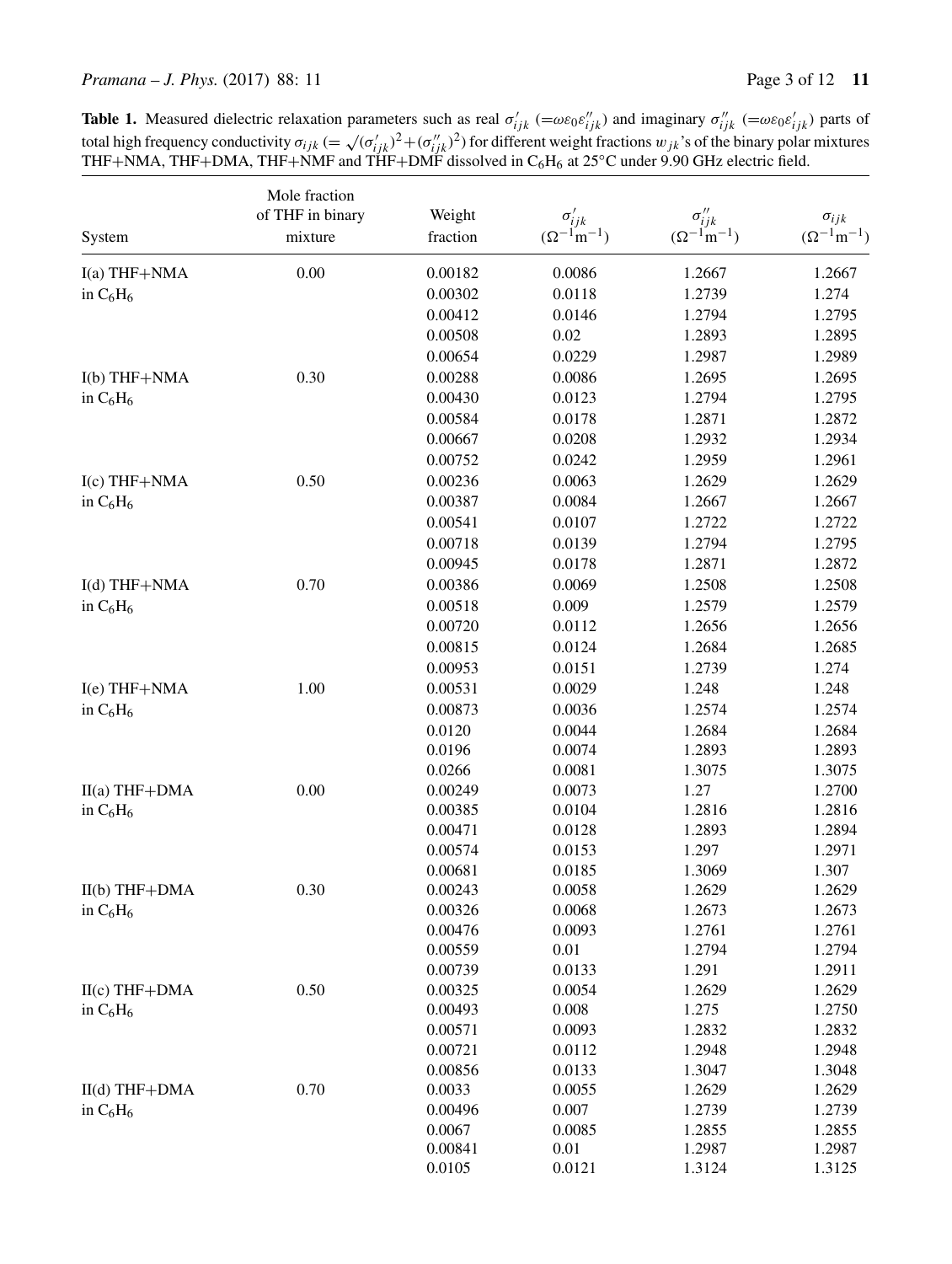## **Table 1.** *Continued.*

|                  | Mole fraction<br>of THF in binary | Weight   |                                           | $\sigma''_{ijk}$       |                                         |
|------------------|-----------------------------------|----------|-------------------------------------------|------------------------|-----------------------------------------|
| System           | mixture                           | fraction | $\sigma'_{ijk}$<br>$(\Omega^{-1} m^{-1})$ | $(\Omega^{-1} m^{-1})$ | $\sigma_{ijk}$<br>$(\Omega^{-1}m^{-1})$ |
| $II(e)$ THF+DMA  | 1.00                              | 0.00531  | 0.0029                                    | 1.248                  | 1.248                                   |
|                  |                                   | 0.00873  | 0.0036                                    | 1.2574                 | 1.2574                                  |
| in $C_6H_6$      |                                   | 0.012    | 0.0044                                    | 1.2684                 | 1.2684                                  |
|                  |                                   | 0.0196   | 0.0074                                    | 1.2893                 | 1.2893                                  |
|                  |                                   | 0.0266   | 0.0081                                    | 1.3075                 | 1.3075                                  |
| III(a) THF+NMF   | 0.00                              | 0.00204  | 0.0074                                    | 1.2799                 | 1.2799                                  |
|                  |                                   | 0.00343  | 0.0128                                    | 1.2948                 | 1.2949                                  |
| in $C_6H_6$      |                                   | 0.0043   | 0.0166                                    | 1.3086                 | 1.3087                                  |
|                  |                                   | 0.00511  | 0.0206                                    | 1.3185                 | 1.3187                                  |
|                  |                                   | 0.00639  | 0.0262                                    | 1.335                  | 1.3353                                  |
|                  | 0.30                              | 0.00249  | 0.0066                                    |                        |                                         |
| $III(b)$ THF+NMF |                                   | 0.00341  | 0.0087                                    | 1.2645<br>1.27         | 1.2645<br>1.27                          |
| in $C_6H_6$      |                                   | 0.00539  | 0.0149                                    | 1.2855                 | 1.2856                                  |
|                  |                                   | 0.00643  | 0.0175                                    | 1.2921                 | 1.2922                                  |
|                  |                                   | 0.00757  | 0.0213                                    | 1.3003                 | 1.3005                                  |
| $III(c) THF+NMF$ | 0.50                              |          |                                           |                        |                                         |
|                  |                                   | 0.00374  | 0.0076                                    | 1.2535                 | 1.2535                                  |
| in $C_6H_6$      |                                   | 0.00518  | 0.0096                                    | 1.259                  | 1.259                                   |
|                  |                                   | 0.00699  | 0.0137                                    | 1.2722                 | 1.2723                                  |
|                  |                                   | 0.00858  | 0.0166                                    | 1.2816                 | 1.2817                                  |
|                  |                                   | 0.011    | 0.0207                                    | 1.2932                 | 1.2934                                  |
| $III(d)$ THF+NMF | 0.70                              | 0.00291  | 0.0052                                    | 1.2519                 | 1.2519                                  |
| in $C_6H_6$      |                                   | 0.0052   | 0.0074                                    | 1.2645                 | 1.2645                                  |
|                  |                                   | 0.00684  | 0.0093                                    | 1.2739                 | 1.2739                                  |
|                  |                                   | 0.00837  | 0.0107                                    | 1.2832                 | 1.2832                                  |
|                  |                                   | 0.0126   | 0.015                                     | 1.3047                 | 1.3048                                  |
| III(e) THF+NMF   | 1.00                              | 0.00531  | 0.0029                                    | 1.248                  | 1.248                                   |
| in $C_6H_6$      |                                   | 0.00873  | 0.0036                                    | 1.2574                 | 1.2574                                  |
|                  |                                   | 0.012    | 0.0044                                    | 1.2684                 | 1.2684                                  |
|                  |                                   | 0.0196   | 0.0074                                    | 1.2893                 | 1.2893                                  |
|                  |                                   | 0.0266   | 0.0081                                    | 1.3075                 | 1.3075                                  |
| $IV(a) THF+DMF$  | 0.00                              | 0.00311  | 0.0101                                    | 1.2667                 | 1.2667                                  |
| in $C_6H_6$      |                                   | 0.0041   | 0.0124                                    | 1.2761                 | 1.2762                                  |
|                  |                                   | 0.00537  | 0.0162                                    | 1.2893                 | 1.2894                                  |
|                  |                                   | 0.00625  | 0.0191                                    | 1.3009                 | 1.301                                   |
|                  |                                   | 0.0073   | 0.0218                                    | 1.3086                 | 1.3088                                  |
| $IV(b)$ THF+DMF  | 0.30                              | 0.00272  | 0.0093                                    | 1.2645                 | 1.2645                                  |
| in $C_6H_6$      |                                   | 0.0037   | 0.0111                                    | 1.2722                 | 1.2722                                  |
|                  |                                   | 0.00481  | 0.0131                                    | 1.2794                 | 1.2795                                  |
|                  |                                   | 0.00635  | 0.0155                                    | 1.2888                 | 1.2889                                  |
|                  |                                   | 0.0076   | 0.0188                                    | 1.2987                 | 1.2988                                  |
| $IV(c)$ THF+DMF  | 0.50                              | 0.00285  | 0.008                                     | 1.2684                 | 1.2684                                  |
| in $C_6H_6$      |                                   | 0.00459  | 0.0107                                    | 1.275                  | 1.275                                   |
|                  |                                   | 0.00618  | 0.012                                     | 1.2783                 | 1.2784                                  |
|                  |                                   | 0.00758  | 0.014                                     | 1.2832                 | 1.2833                                  |
|                  |                                   | 0.0117   | 0.0197                                    | 1.297                  | 1.2971                                  |
| $IV(d)$ THF+DMF  | 0.70                              | 0.00336  | 0.0055                                    | 1.2684                 | 1.2684                                  |
| in $C_6H_6$      |                                   | 0.00703  | 0.008                                     | 1.2794                 | 1.2794                                  |
|                  |                                   | 0.0124   | 0.0137                                    | 1.2987                 | 1.2988                                  |
|                  |                                   | 0.0151   | 0.0174                                    | 1.3124                 | 1.3125                                  |
|                  |                                   | 0.0197   | 0.0217                                    | 1.3284                 | 1.3286                                  |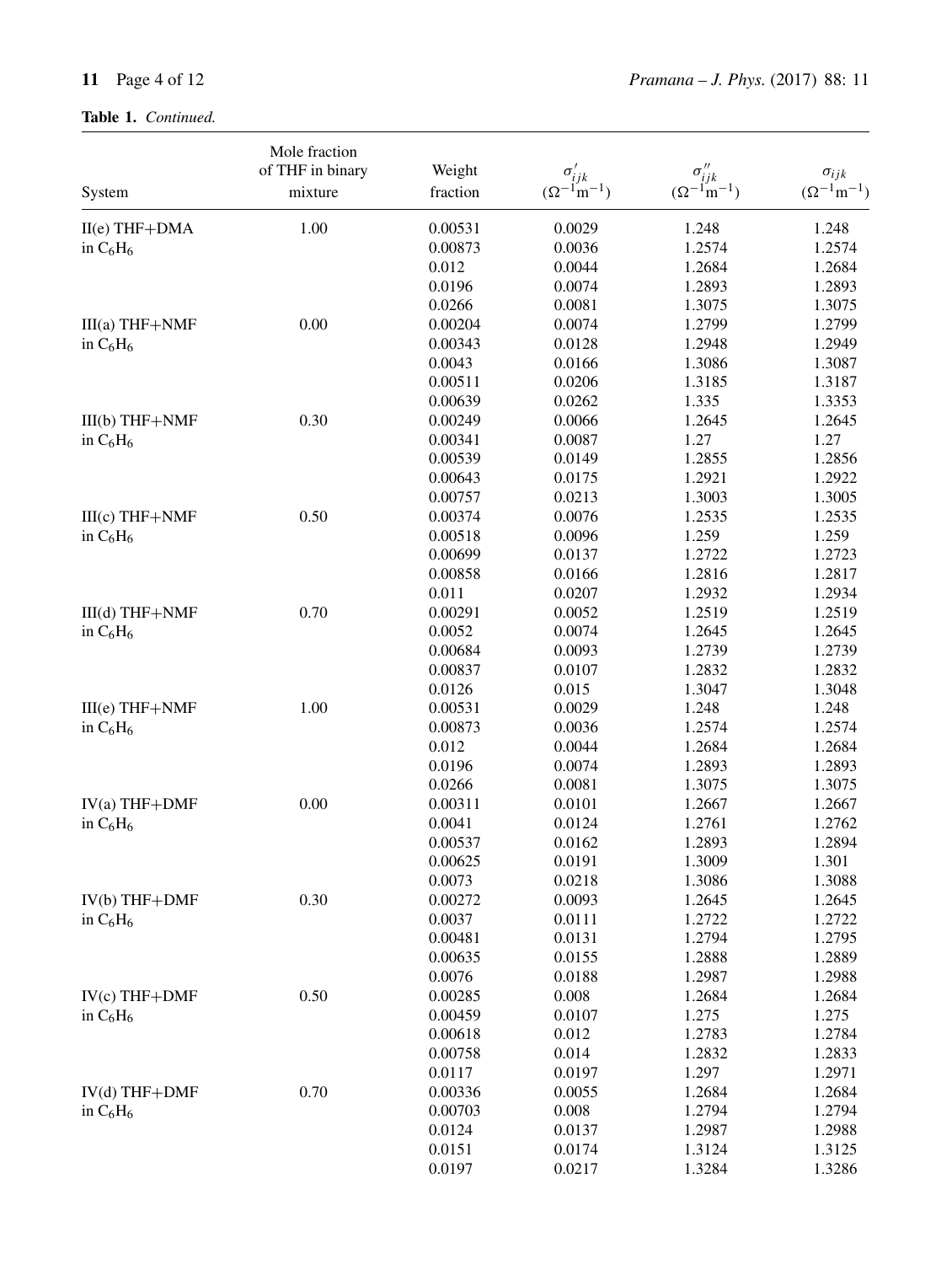| System          | Mole fraction<br>of THF in binary<br>mixture | Weight<br>fraction | $\sigma'_{ijk}$<br>$(\Omega^{-1}m^{-1})$ | $\sigma_{ijk}''$<br>$\cdot$ $\cdot$ m <sup>-1</sup> )<br>$(\Omega^-)$ | $\sigma_{ijk}$<br>$(\Omega^{-1}m^{-1})$ |
|-----------------|----------------------------------------------|--------------------|------------------------------------------|-----------------------------------------------------------------------|-----------------------------------------|
| $IV(e)$ THF+DMF | 1.00                                         | 0.00531            | 0.0029                                   | 1.248                                                                 | 1.248                                   |
| in $C_6H_6$     |                                              | 0.00873            | 0.0036                                   | 1.2574                                                                | 1.2574                                  |
|                 |                                              | 0.012              | 0.0044                                   | 1.2684                                                                | 1.2684                                  |
|                 |                                              | 0.0196             | 0.0074                                   | 1.2893                                                                | 1.2893                                  |
|                 |                                              | 0.0266             | 0.0081                                   | 1.3075                                                                | 1.3075                                  |



**Figure 1.** Linear variation of the imaginary part of conductivity  $(\sigma_{ijk}'')$  against real part of conductivity  $(\sigma_{ijk}')$  in  $\Omega^{-1}$ m<sup>-1</sup> of the binary polar mixture (**a**) NMA+THF, (**b**) DMA+THF, (**c**) NMF+THF and (**d**) DMF+THF dissolved in C6H6 at 25◦C under 9.90 GHz electric field for  $0.0$  ( $-\blacksquare$ ),  $0.3$  ( $-\bullet$ ),  $0.5$  ( $-\blacktriangle$ ),  $0.7$  ( $-\star$ ) and  $1.0$  ( $-\bullet$ )  $x_j$  of THF respectively.

where  $x_j$  and  $x_k$  are the mole fractions of THF (j) and amide  $(k)$ .

interactions in the estimation of  $\tau_{jk}$ , one can safely use eq. (3) in the following form:

Both  $\sigma_{ijk}^{\prime\prime}$  and  $\sigma_{ijk}^{\prime}$  are functions of  $w_{jk}$ 's at different temperatures. To eliminate the effect of polar–polar

$$
\tau_{jk} = \frac{1}{\omega} \frac{\beta_2}{\beta_1},\tag{5}
$$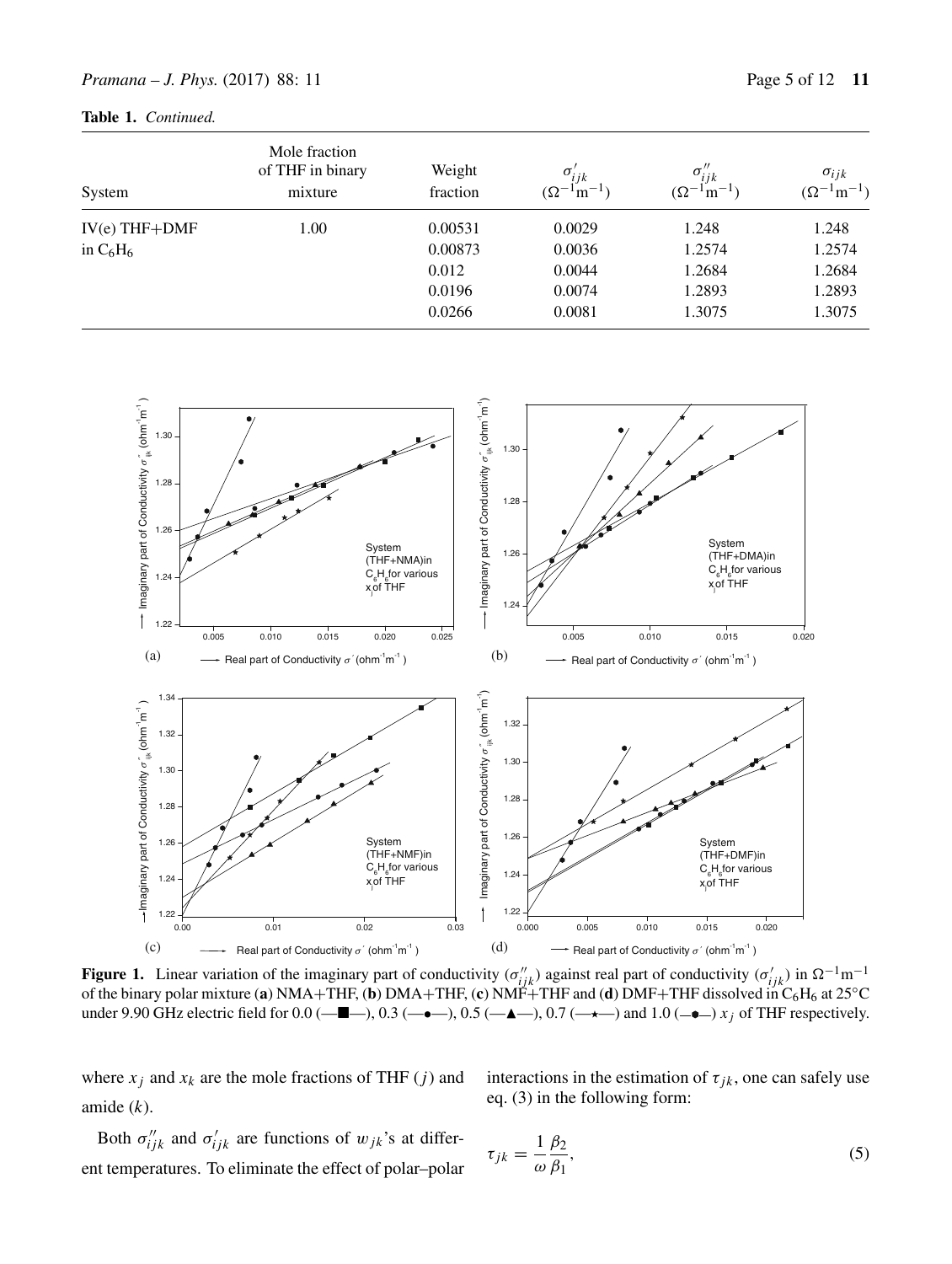|                                  |                 |                                                       |                               |                                                             |                |                |                             | THF+NMF and THF+DMF dissolved in C <sub>6</sub> H <sub>6</sub> at 25°C for different mole fractions 0.0, 0.3, 0.5, 0.7 and 1.0 of THF under 9.90 GHz electric field. |                                            | <b>Table 2.</b> Measured relaxation times r's using $\sigma_{ijk}^{-1} - \sigma_{ijk}^{-1}$ linear curve (eq. (3)) as well as the ratio of slopes of $\sigma_{ijk}^{1} - w_{jk}$ and $\sigma_{ijk}^{-1} - w_{jk}$ curves when $w_{jk} \to 0$ of eq. (5),<br>reported $\tau$ 's due to Gopalakrishna method, average $\tau_{jk}$ , coefficients of $\tau_{jk}$ - $x_j$ curves from eqs (3) and (5) of the binary polar mixtures THF+NMA, THF+DMA, |
|----------------------------------|-----------------|-------------------------------------------------------|-------------------------------|-------------------------------------------------------------|----------------|----------------|-----------------------------|----------------------------------------------------------------------------------------------------------------------------------------------------------------------|--------------------------------------------|--------------------------------------------------------------------------------------------------------------------------------------------------------------------------------------------------------------------------------------------------------------------------------------------------------------------------------------------------------------------------------------------------------------------------------------------------|
|                                  |                 |                                                       | slopes of<br>Ratio of         |                                                             |                |                | Calculated                  |                                                                                                                                                                      |                                            |                                                                                                                                                                                                                                                                                                                                                                                                                                                  |
|                                  | Mole            |                                                       | $\sigma''_{ijk} - w_{jk}$ and |                                                             |                | Reported       | average $\tau_{jk}$         |                                                                                                                                                                      |                                            |                                                                                                                                                                                                                                                                                                                                                                                                                                                  |
|                                  | fraction        | Slope of                                              | $\sigma^{'}_{ijk}$ - $w_{jk}$ | $\sin s_{\textit{\textbf{.2}}}$                             | $\sin s$ , $t$ | $\vec{r}$ in   | $= \tau_j x_j + \tau_k x_k$ |                                                                                                                                                                      |                                            |                                                                                                                                                                                                                                                                                                                                                                                                                                                  |
|                                  | of THF          | $\sigma^{\prime\prime}_{ijk} - \sigma^{\prime}_{ijk}$ | curves when                   | 8                                                           | gd             | ps             | in ps                       |                                                                                                                                                                      |                                            |                                                                                                                                                                                                                                                                                                                                                                                                                                                  |
|                                  | in binary       | curves of                                             | $w_{jk} \rightarrow 0$        | from                                                        | from           | (Gopalakrishna | from                        |                                                                                                                                                                      |                                            |                                                                                                                                                                                                                                                                                                                                                                                                                                                  |
| System                           | mixture         | eq. (3)                                               | eq. (5)                       | $\cdot$ <sup>(3)</sup><br>$\overline{g}$                    | eq. (5)        | method)        | eq. (4)                     |                                                                                                                                                                      | Coefficients of $\tau_{jk}$ - $x_j$ curves |                                                                                                                                                                                                                                                                                                                                                                                                                                                  |
| $\overline{1}$ THF               | (a) 0.00        | 2.14804                                               | 1.4918                        | $\frac{8}{1}$<br>7                                          | 10.78          | 6.26           | 0.78                        | $1.00321 \times 10^{-11}$                                                                                                                                            | $-1.70053 \times 10^{-11}$                 | $9.07255 \times 10^{-12}$                                                                                                                                                                                                                                                                                                                                                                                                                        |
| $+NMA$                           | (b) 0.30        | 1.68224                                               | 6.0726                        | 56                                                          | 2.68           | 7.27           | 8.14                        |                                                                                                                                                                      |                                            |                                                                                                                                                                                                                                                                                                                                                                                                                                                  |
| in C <sub>6</sub> H <sub>6</sub> | ( c) 0.50       | 2.14180                                               | 2.2480                        | $\overline{5}$<br>9.50                                      | 7.15           | 6.02           | 6.39<br>4.63                | $(7.78694 \times 10^{-12})$                                                                                                                                          | $6.89373 \times 10^{-12}$                  | $-1.33437 \times 10^{-11}$                                                                                                                                                                                                                                                                                                                                                                                                                       |
|                                  | ( d) 0.70       | 2.85738                                               | 9.7587                        | 63                                                          | 1.65           | 5.38           |                             |                                                                                                                                                                      |                                            |                                                                                                                                                                                                                                                                                                                                                                                                                                                  |
|                                  | 1.00<br>$\odot$ | 10.2083                                               | 8.0811                        | 57                                                          | 1.99           | 1.29           | 1.99                        |                                                                                                                                                                      |                                            |                                                                                                                                                                                                                                                                                                                                                                                                                                                  |
| <b>HHL</b>                       | (a) 0.00        | 3.26904                                               | 4.6469                        | 92<br>$\overline{4}$                                        | 3.46           | 4.18           | 3.46                        | $3.64015 \times 10^{-12}$                                                                                                                                            | $-8.53951 \times 10^{-13}$                 | $-1.03053 \times 10^{-12}$                                                                                                                                                                                                                                                                                                                                                                                                                       |
| $+NNF$                           | (6) 0.30        | 3.72625                                               | 4.4163                        | $\ddot{3}$<br>4                                             | 3.64           | 3.78           | 3.02                        |                                                                                                                                                                      |                                            |                                                                                                                                                                                                                                                                                                                                                                                                                                                  |
| in $C_6H_6$                      | ( c) 0.50       | 5.41651                                               | 4.9671                        | 60                                                          | 3.24           | 2.64           | $2.73$<br>$2.43$            | $(5.08178 \times 10^{-12}$                                                                                                                                           | $-4.27089 \times 10^{-12}$                 | $6.32961 \times 10^{-13}$                                                                                                                                                                                                                                                                                                                                                                                                                        |
|                                  | (4) 0.70        | 7.62210                                               | 8.6675                        | $\Xi$                                                       | 1.85           | 1.92           |                             |                                                                                                                                                                      |                                            |                                                                                                                                                                                                                                                                                                                                                                                                                                                  |
|                                  | 1.00<br>$\odot$ | 10.2083                                               | 8.0811                        | 58.                                                         | 1.99           | 1.29           |                             |                                                                                                                                                                      |                                            |                                                                                                                                                                                                                                                                                                                                                                                                                                                  |
| $\rm (III)$ THF                  | (a) 0.00        | 2.94574                                               | 3.1899                        | $\dot{4}$<br>$\alpha \alpha - \alpha \beta - \alpha \gamma$ | 5.04           | 4.85           | $1.99$<br>5.04              | $5.22463 \times 10^{-12}$                                                                                                                                            | $3.04412 \times 10^{-13}$                  | $-3.81648 \times 10^{-12}$                                                                                                                                                                                                                                                                                                                                                                                                                       |
| $+$ DMA                          | (6) 0.30        | 2.45416                                               | 3.0561                        | 55                                                          | 5.26           | 5.57           |                             |                                                                                                                                                                      |                                            |                                                                                                                                                                                                                                                                                                                                                                                                                                                  |
| in $\rm{C_6H_6}$                 | ( c) 0.50       | 3.07292                                               | 3.2775                        | $\ddot{c}$                                                  | 4.91           | 4.58           | $4.13$<br>$3.52$<br>$2.91$  | $(5.6947 \times 10^{-12}$                                                                                                                                            | $3.89989 \times 10^{-12}$                  | $-9.83782 \times 10^{-12}$                                                                                                                                                                                                                                                                                                                                                                                                                       |
|                                  | ( d ) 0.70      | 5.39515                                               | 5.9642                        | 98                                                          | 2.70           | 2.58           |                             |                                                                                                                                                                      |                                            |                                                                                                                                                                                                                                                                                                                                                                                                                                                  |
|                                  | (e) 1.00        | 10.2083                                               | 8.0811                        | 57                                                          | 1.99           | 1.29           | 1.99                        |                                                                                                                                                                      |                                            |                                                                                                                                                                                                                                                                                                                                                                                                                                                  |
| (IV) THF                         | (a) 0.00        | 3.60733                                               | 4.9174                        | $\dot{4}$<br>4                                              | 3.27           | 3.70           | 3.27                        | $2.71832 \times 10^{-12}$                                                                                                                                            | $8.37426 \times 10^{-12}$                  | $-8.86737 \times 10^{-12}$                                                                                                                                                                                                                                                                                                                                                                                                                       |
| $+$ DMF                          | (6) 0.30        | 3.60501                                               | 6.5252                        | 46<br>$\overline{4}$                                        | 2.46           | 4.16           | 2.89                        |                                                                                                                                                                      |                                            |                                                                                                                                                                                                                                                                                                                                                                                                                                                  |
| in C <sub>6</sub> H <sub>6</sub> | ( c) 0.50       | 2.44499                                               | 2.5321                        | 58<br>$\sigma$ 4                                            | 6.35           | 5.80           | $2.63$<br>$2.37$            | $(4.16732 \times 10^{-12}$                                                                                                                                           | $7.80671 \times 10^{-12}$                  | $-1.03188\times10^{-11})$                                                                                                                                                                                                                                                                                                                                                                                                                        |
|                                  | ( d ) 0.70      | 3.64990                                               | 3.7975                        | $\ddot{ }$                                                  | 4.23           | 3.86           |                             |                                                                                                                                                                      |                                            |                                                                                                                                                                                                                                                                                                                                                                                                                                                  |
|                                  | (e) 1.00        | 10.2083                                               | 8.081                         | 57                                                          | 66             | 29             | 1.99                        |                                                                                                                                                                      |                                            |                                                                                                                                                                                                                                                                                                                                                                                                                                                  |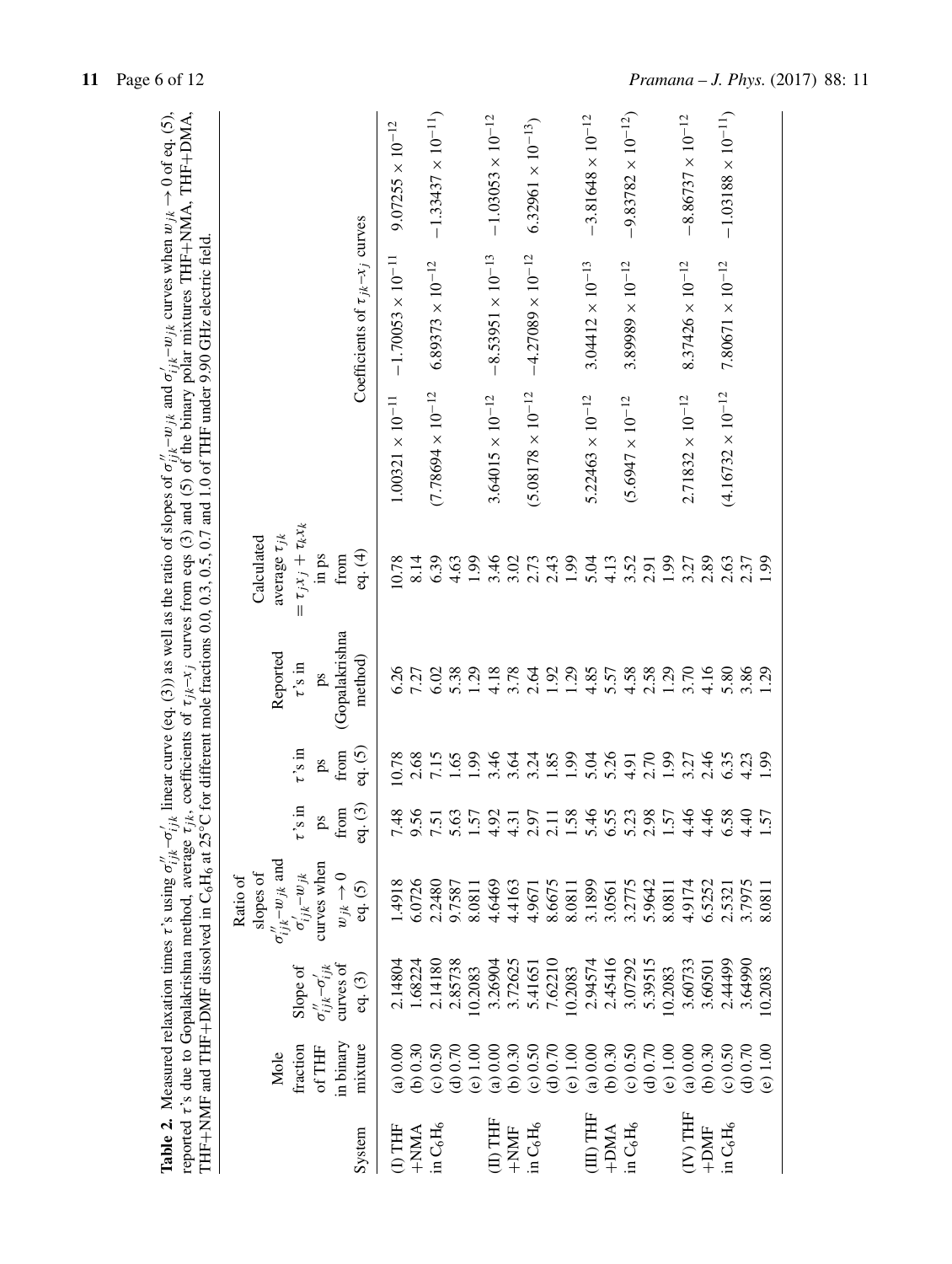

**Figure 2.** The variation of the imaginary part of conductivity  $(\sigma_{ijk}^{"})$  ( $\Omega^{-1}$ m<sup>-1</sup>) against weight fractions  $(w_{jk}$ 's) of the binary polar mixture (**a**) NMA+THF, (**b**) DMA+THF, (**c**) NMF+THF and (**d**) DMF+THF dissolved in C6H6 at 25◦C under 9.90 GHz electric field for 0.0 (- $\blacksquare$ ), 0.3 (- $\bullet$ ), 0.5 (- $\blacktriangle$ ), 0.7 (- $\star$ ) and 1.0 (- $\bullet$ ) x<sub>j</sub> of THF respectively.

where  $\beta_1$  and  $\beta_2$  are respectively the slopes of  $\sigma_{ijk}^{\prime\prime}$ - $w_{jk}$ and  $\sigma'_{ijk}$ - $w_{jk}$  curves when  $w_{jk} \rightarrow 0$  (see figures 2 and 3 and table 2).  $\tau$ 's are estimated from both eqs (3) and (5) and they are placed in table 2 for different  $x_i$ 's of THF along with the reported  $\tau$ 's due to Gopalakrishna method [11].

In the high-frequency region,  $\sigma_{ijk}'' \approx \sigma_{ijk}$  eq. (3) can now be written as

$$
\beta = \frac{1}{\omega \tau_{jk}} \left( \frac{\mathrm{d}\sigma'_{ijk}}{\mathrm{d}w_{jk}} \right)_{w_{jk} \to 0},\tag{6}
$$

where  $\beta$  is the slope of  $\sigma_{ijk}$ – $w_{jk}$  curves of figure 4 when  $w_{jk} \rightarrow 0$  and the values are given in table 3. The estimated  $\tau_{jk}$  and  $\mu_{jk}$  of tables 2 and 3 are plotted against  $x_j$  of the THF as seen in figures 5 and 6.

When  $w_{jk} \to 0$ , the real part  $\sigma'_{ijk}$  of a binary polar– nonpolar liquid mixture of  $w_{jk}$  at T K is given by [13,17]

$$
\left(\frac{d\sigma'_{ijk}}{dw_{jk}}\right)_{w_{jk}\to 0} = \frac{N\rho_i\mu_{jk}^2}{3M_{jk}K_BT} \frac{\omega^2\tau_{jk}}{(1+\omega^2\tau_{jk}^2)_x}
$$
\n
$$
\times \frac{(\varepsilon_i+2)^2}{3^2},\tag{7}
$$

where  $\mu_{ik}$  is the dipole moment of the binary polar mixture of molecular weight  $M_{jk} = M_j x_j + M_k x_k; x_j$ being the mole fractions of THF in the binary polar mixture of  $j$ (THF) and  $k$ (amide) such that  $x_j + x_k = 1$ . The other terminologies and symbols are of usual significance [5]. On comparison of eqs (6) and (7) one gets

$$
\mu_{jk} = \left[\frac{27M_{jk}K_B T\beta}{N\rho_i(\varepsilon_i + 2)^2 \omega b}\right]^{1/2},\tag{8}
$$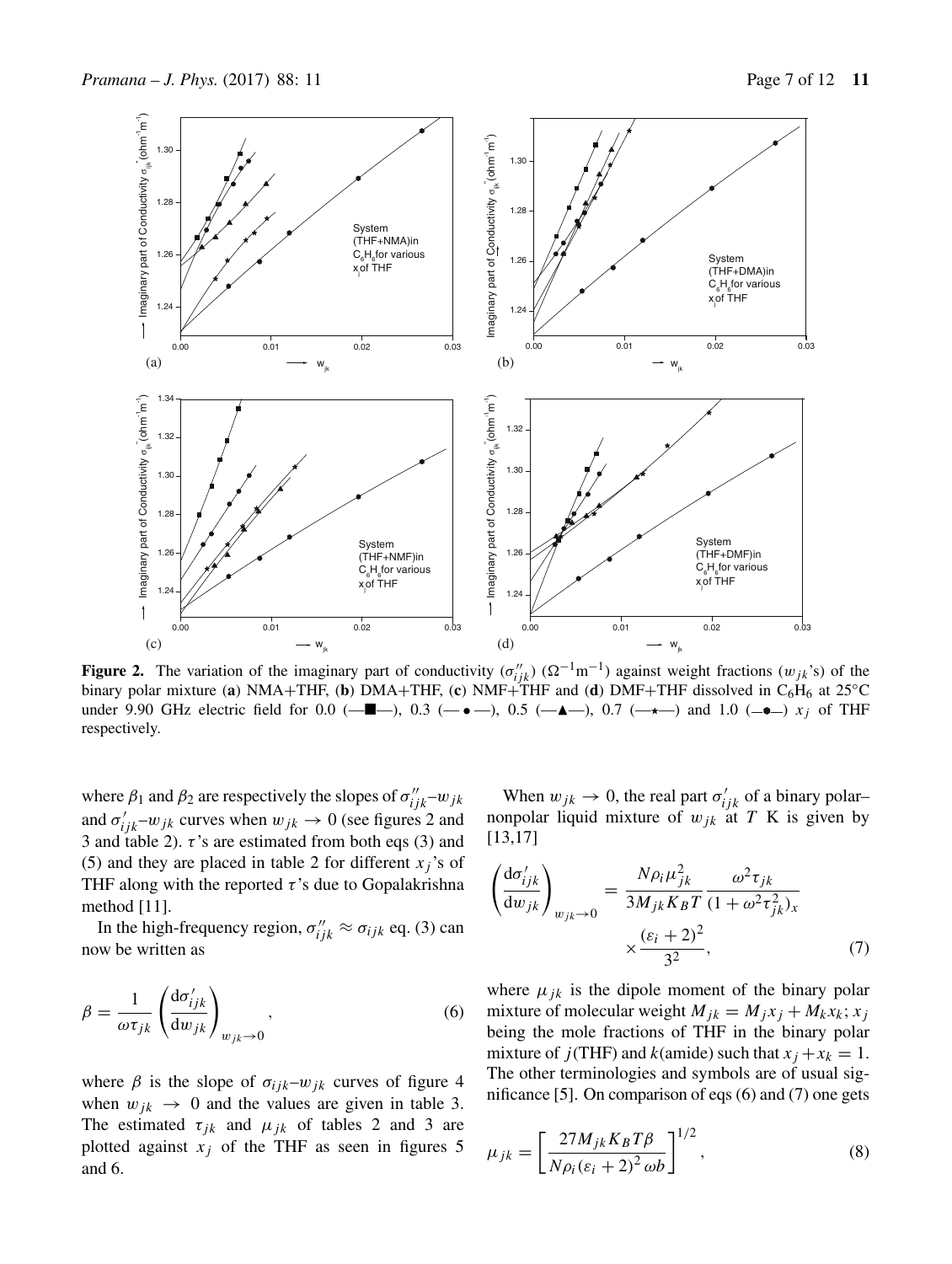

**Figure 3.** The variation of the real part of conductivity  $(\sigma'_{ijk}) (\Omega^{-1} m^{-1})$  against weight fractions  $(w_{jk})$  of the binary polar mixture (**a**) NMA+THF, (**b**) DMA+THF, (**c**) NMF+THF and (**d**) DMF+THF dissolved in C6H6 at 25◦C under 9.90 GHz electric field for 0.0 ( $-\blacksquare$ ), 0.3 ( $-\bullet$ ), 0.5 ( $-\blacktriangle$ ), 0.7 ( $-\star$ ) and 1.0 ( $-\bullet$ ) x<sub>j</sub> of THF respectively.

where  $b = 1/(1 + \omega^2 \tau_{jk}^2)$  is the dimensionless parameter. The other symbols used in eq. (8) carry usual meanings [5] in SI unit. All the  $\mu$ 's at different  $x_j$ 's of THF along with  $\mu_{theo}$ 's of figure 6 are shown in table 3.

### **4. Results and discussions**

The normalized conductivity data  $\sigma_{ijk}$ 's [16] of binary (*jk*) polar mixture of THF(j) with kth polar components like NMA, DMA, NMF and DMF dissolved in benzene(i) for different weight fractions  $w_{ik}$ 's and mole fractions  $x_j$ 's of THF at 25°C are presented in table 1. They are utilized to estimate  $\tau_{ik}$  of the binary polar mixture from the slope of the linear relation  $\sigma_{ijk}''$ against  $\sigma'_{ijk}$  curves of figure 1. Figure 1 reveals that the curves are perfectly linear as evident from the values of correlation coefficient  $r$ ;  $-1 \le r \le 1$ . Slopes of pure THF in all the four binary polar mixtures are high and almost constant as evident from table 2 to yield low  $\tau$  (~1.58 ps). This is probably due to the rigid nature of THF molecule which exists in monomer form. The gradual increase of slope with the increase of  $x_i$  of THF is observed for THF+DMA(II) and THF+NMF(III) in figure 1 which in turn gives low  $\tau$ according to table 2. Similar trend along with almost the same slope is observed at  $x_j = 0.0, 0.3$  and 0.5 of THF for THF+NMA(I) and THF+DMF(IV) binary polar mixture indicating perhaps the same polarity of the constituent polar molecules [18].  $\tau$ 's were also estimated using the ratio of slopes of  $\sigma_{ijk}^{"-} - w_{jk}$  and  $\sigma'_{ijk} - w_{jk}$  curves of figures 2 and 3 when  $w_{jk} \to 0$ . From figures 2 and 3, we can observe that values of  $\sigma_{ijk}^{\prime\prime}$  and  $\sigma_{ijk}^{\prime}$ , being functions of  $w_{jk}$ , increase gradually with  $w_{jk}$  to exhibit high values for pure amides (i.e.,  $x_i = 0.0$ ) and then decrease chronologically upto  $x_i = 1.0$  of THF. This type of behaviour reveals that the polar molecules exhibit maximum polarization for high absorption of high-frequency electric energy as observed earlier [16]. The polarization, however, is the same for systems THF+DMA(II) and THF+DMF(IV) for  $0.0 \leq w_{ik} \leq 0.01$  at  $x_i = 0.0$ –0.7 of THF indicating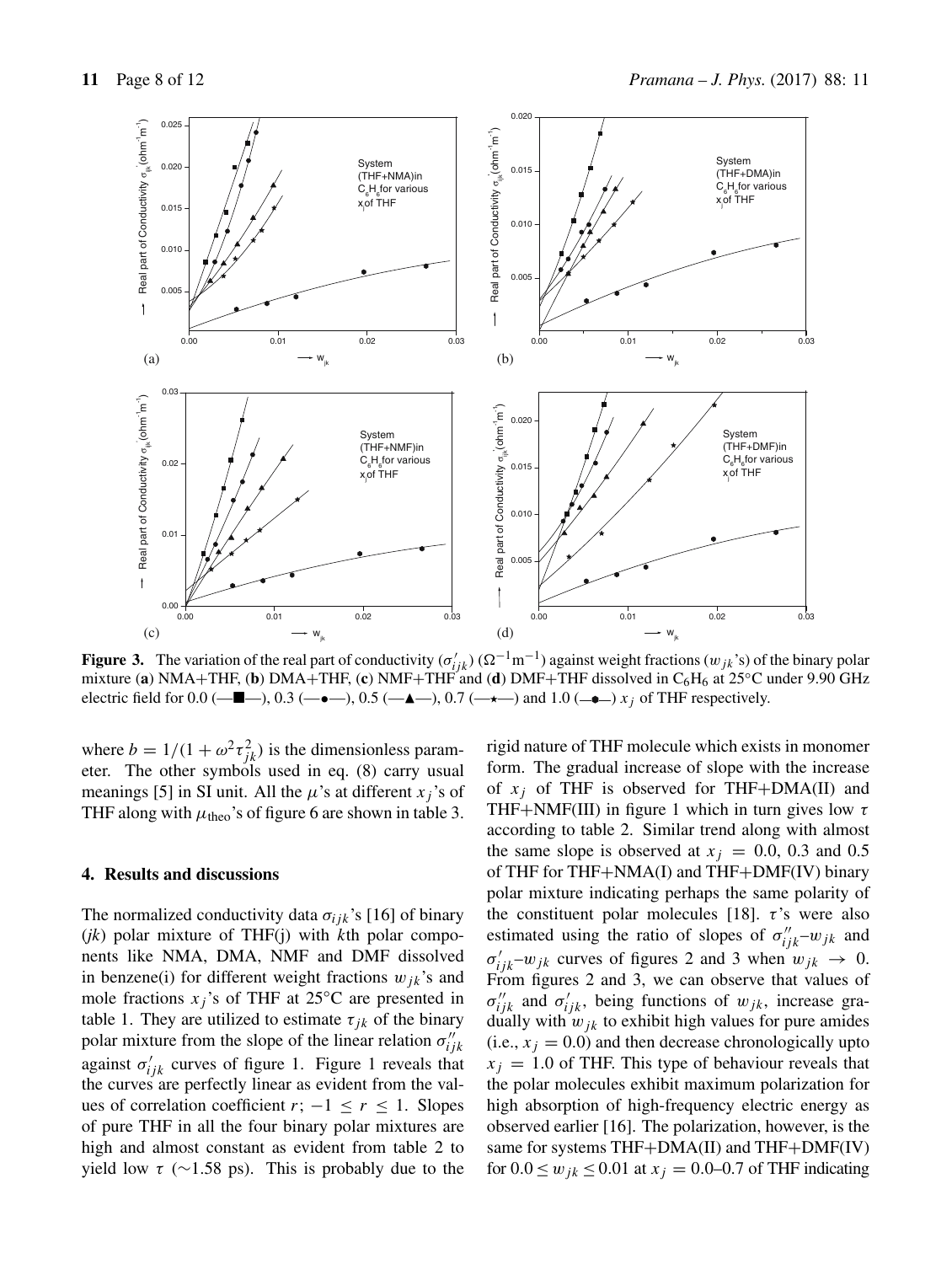

**Figure 4.** The variation of total conductivity ( $\sigma_{ijk}$ ) ( $\Omega^{-1}$ m<sup>-1</sup>) against weight fractions ( $w_{jk}$ 's) of the binary polar mixture (**a**) NMA+THF, (**b**) DMA+THF, (**c**) NMF+THF and (**d**) DMF+THF dissolved in  $C_6H_6$  at 25 $°C$  under 9.90 GHz electric field for 0.0 ( $\blacksquare$ ), 0.3 ( $\blacksquare$ ), 0.5 ( $\blacksquare$  $\blacksquare$ ), 0.7 ( $\rightarrow$  $\blacksquare$ ) and 1.0 ( $\blacksquare$  $\blacksquare$ ) x<sub>j</sub> of THF respectively.

the same polarity as observed in  $\sigma_{ijk}^{\prime\prime} - \sigma_{ijk}^{\prime\prime}$  curves of figure 1. The  $\sigma_{ijk} - w_{jk}$  curves in figure 4 are parabolic and identical in nature to  $\sigma_{ijk}^{\prime\prime}$ - $w_{jk}$  curves of figure 2 signifying the validity of  $\sigma_{ijk}^{"} \approx \sigma_{ijk}$  in eq. (3). As evident from figure 5 and table 2, unlike DMA(II)  $\tau_{jk}$ – $x_j$  curves from both the proposed methods increase nonlinearly from  $x_i = 0.0$  to 0.3 and 0.5 for NMA(I), NMF(III) and DMF(IV) respectively to attain maximum value and then decreases gradually to yield almost constant value at  $x_i = 1.0$  of THF. This type of behaviour indicates that solute– solute (dimer) [19] molecular association upto  $x_i = 0.3$ or 0.5 and solute–solvent (monomer) molecular association happens thereafter upto  $x<sub>i</sub> = 1.0$  THF except THF+DMA(II) as observed in [7–10]. A fraction of associative pairs of THF+amides will break as THF and amide alone under high-frequency electric field to yield smaller  $\mu$  for the monomer. The dipole moments  $\mu$ 's of the polar mixtures are estimated using  $\tau$ from figures 3 and 5 and slope  $\beta$  of  $\sigma_{ijk} - w_{jk}$  curves of figure 4. They are given in table 3 along with the

reported  $\mu$ 's due to Gopalakrishna method and  $\mu$ 's from simple mixing rule. Unlike THF+DMF(IV) in figure 6, the variation of  $\mu_{ik}$  against  $x_i$ 's are parabolic showing higher  $\mu$ 's around  $x_j = 0.3$  and then decreases gradually to attain a minimum value at  $x_i = 1.0$  of THF. This type of behaviour signifies the existence of solute–solute (dimer) and solute–solvent (monomer) molecular association upto  $x_j = 0.3$  and thereafter as observed in the case of  $\tau_{jk}$ – $x_j$  curve of figure 5. The chemical structure of the polar molecules are sketched in figure 7 from the fixed bond moments [12] of  $1 \times 10^{-30}$ ,  $3.33 \times 10^{-30}$ ,  $1.5 \times 10^{-30}$ ,  $2.13 \times 10^{-30}$ ,  $4.33 \times 10^{-30}$ ,  $1.23 \times 10^{-30}$  and  $10.33 \times 10^{-30}$  C·m of C H, C O, N C, CH<sub>3</sub> N, H N, C CH<sub>3</sub> and  $O \neq C$  substituent polar groups aligned at an angle to the chain. The vectorial addition of bond moments assuming the planar structure of the molecules leads to theoretical dipole moments ( $\mu$ <sub>theo</sub>'s) as given in table 3. There also exist inductive, mesomeric and electromeric effects within the substituent polar groups causing difference in electron affinity in them. The solute–solute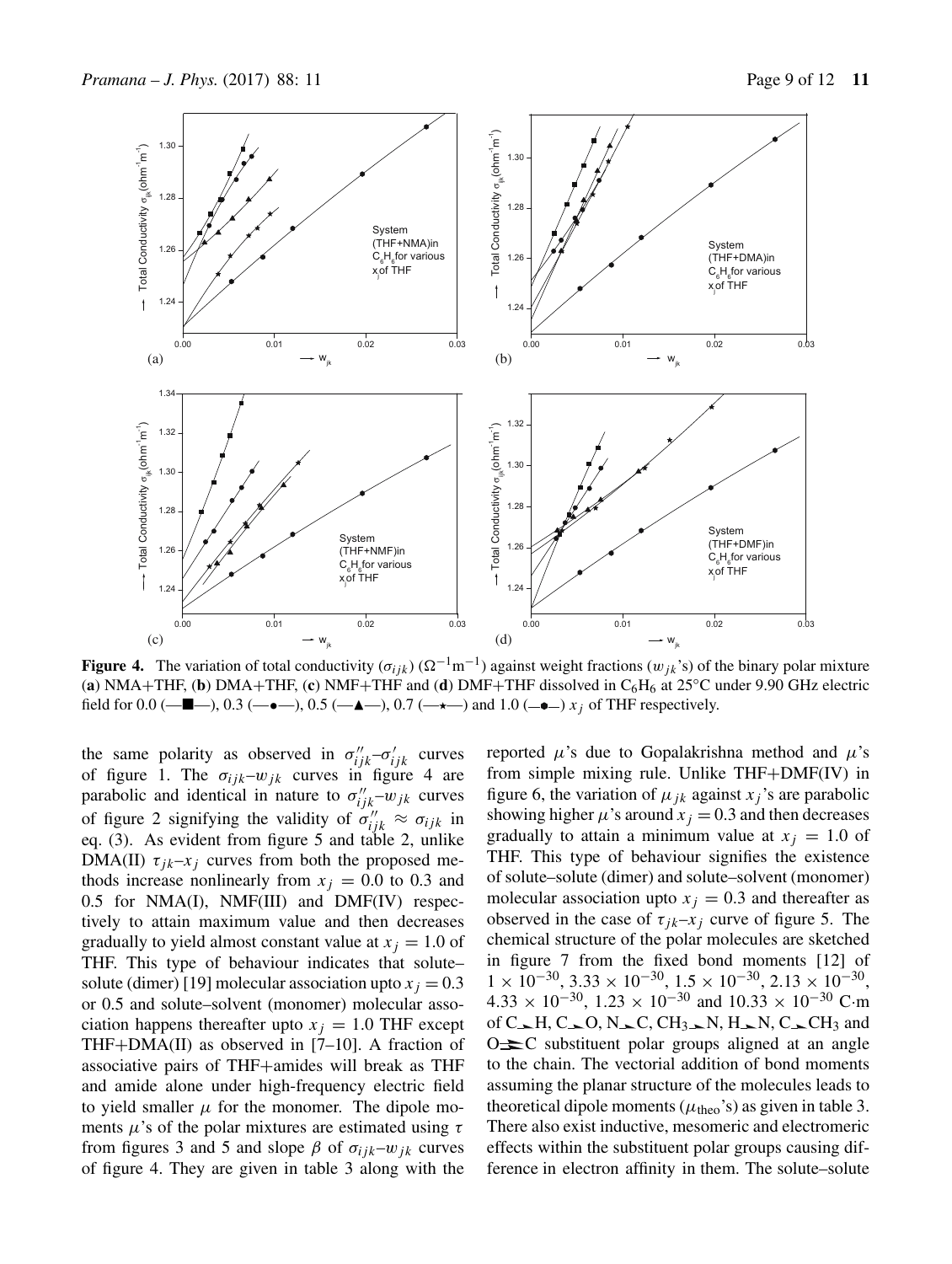| 1.0 mole fractions of THF at 25°C under 9.90 GHz electric field |                                                    |                                                                             |                                                               |                                                                  |                                                               |                                                                      |                                                  | Table 3. Slopes $\beta$ 's of $\sigma_{ijk} - w_{jk}$ curve, dimensionless parameters $b$ 's in terms of $\tau$ 's from eqs (3) and (5), measured $\mu$ 's in two methods, average $\mu_{jk} = \mu_j x_j + \mu_k x_k$ , reported $\mu$ 's as well as $\mu_{\text{theo}}$ 's |                                                                 |
|-----------------------------------------------------------------|----------------------------------------------------|-----------------------------------------------------------------------------|---------------------------------------------------------------|------------------------------------------------------------------|---------------------------------------------------------------|----------------------------------------------------------------------|--------------------------------------------------|-----------------------------------------------------------------------------------------------------------------------------------------------------------------------------------------------------------------------------------------------------------------------------|-----------------------------------------------------------------|
| System                                                          | of THF in<br>fraction<br>mixture<br>binary<br>Mole | $\sigma_{i j k} - w_{j k}$<br>curve of<br>$\beta$ 's of<br>eq. (6)<br>Slope | $b = \frac{1}{1 + \omega^2 \tau^2}$ from $\tau$ of<br>eq. (3) | $b = \frac{1}{1 + \omega^2 \tau^2}$<br>from $\tau$ of<br>eq. (5) | $\mu_{jk} \times 10^{-30}$ C·m<br>eqs $(3)$ and $(8)$<br>from | $\mu$ $_{jk}$ $\times$ $10^{-30}$ C m<br>eqs $(5)$ and $(8)$<br>from | $\mu_{jk}$<br>×10 <sup>-30</sup> C·m<br>Reported | $\mu_{jk} = \mu_j x_j + \mu_k x_k$<br>$\mu_{jk} \times 10^{-30}\,\mathrm{C\!$ m<br>Average                                                                                                                                                                                  | $\mu_{\mathrm{theo}} \times 10^{-30}$<br>Theoretical<br>Γ.<br>Π |
| $(D)$ THF + NMA<br>in $\mathrm{C_6H_6}$                         | (b) 0.30<br>( a ) 0.00                             | 4.69545<br>8.86139                                                          | 1.3118<br>1.2165                                              | 4496<br>1.0095                                                   | 8.80<br>12.73                                                 | 11.09<br>9.61                                                        | 3.33                                             | 8.73<br>9.61                                                                                                                                                                                                                                                                | 15.44 [16]                                                      |
|                                                                 | ( c ) 0.50                                         | 2.74334                                                                     | .3536                                                         | 1.0278                                                           | 6.71                                                          | 6.65                                                                 |                                                  | 8.14                                                                                                                                                                                                                                                                        | 12.43                                                           |
|                                                                 | (4) 0.70<br>(e) $1.00$                             | 3.27495<br>6.02531                                                          | .2182<br>.1226                                                | 1.1978<br>1.0105                                                 | 6.64<br>9.53                                                  | 6.67                                                                 |                                                  | 7.55<br>6.67                                                                                                                                                                                                                                                                | 5.78                                                            |
| $(II)$ THF + DMA                                                | ( a ) 0.00                                         | 8.5079                                                                      | .0937                                                         | 1.0463                                                           | 12.26                                                         | 12.00                                                                | 1.85                                             | 12.00                                                                                                                                                                                                                                                                       | 13.10 [13]                                                      |
| in C <sub>6</sub> H <sub>6</sub>                                | (6) 0.30                                           | 4.48944                                                                     | 1.0719                                                        | 1.0513                                                           | 8.59                                                          | $8.50$<br>11.32                                                      |                                                  | 10.40                                                                                                                                                                                                                                                                       |                                                                 |
|                                                                 | ( c) 0.50                                          | 8.33645                                                                     | .0341                                                         | .0406                                                            | 11.28                                                         |                                                                      |                                                  | 9.34                                                                                                                                                                                                                                                                        | 11.86                                                           |
|                                                                 | (4) 0.70                                           | 6.58776                                                                     | 1.0172                                                        | 1.0132                                                           | 9.76                                                          | 6.67                                                                 |                                                  | 8.27                                                                                                                                                                                                                                                                        |                                                                 |
| $(III)$ THF + NMF                                               | ( a ) 0.00<br>(e) 1.00                             | 3.27495<br>1.15421                                                          | 1.0097<br>1.1153                                              | 1.0153<br>1.0983                                                 | 10.96<br>6.65                                                 | 10.87                                                                | 1.85<br>3.77                                     | 6.67<br>10.87                                                                                                                                                                                                                                                               | 14.89<br>5.78                                                   |
| in $C_6H_6$                                                     | (b) 0.30                                           | 7.30912                                                                     | .1660                                                         | 1.1071                                                           |                                                               |                                                                      |                                                  | 9.61                                                                                                                                                                                                                                                                        |                                                                 |
|                                                                 | (0.50)                                             | 1.22845                                                                     | 1.1058                                                        | 1.0933                                                           | 9.58<br>9.19                                                  | 9.33<br>9.14<br>8.78                                                 |                                                  | 8.77                                                                                                                                                                                                                                                                        | 13.15                                                           |
|                                                                 | (4) 0.70                                           | 6.1258                                                                      | 1.0344                                                        | .0282                                                            | 8.81                                                          |                                                                      |                                                  | 7.93                                                                                                                                                                                                                                                                        |                                                                 |
|                                                                 | (e) $1.00$                                         | 3.27495                                                                     | 1.0095                                                        | 1.0153                                                           | 6.65                                                          | 6.67                                                                 | 1.85                                             | 6.67                                                                                                                                                                                                                                                                        | 5.78                                                            |
| $(IV)$ THF $+$ DMF                                              | ( a ) 0.00                                         | 1.93042                                                                     | .0770                                                         | .0414                                                            | 13.19                                                         | 12.97                                                                | 3.81                                             | 12.97                                                                                                                                                                                                                                                                       | 12.46 [5]                                                       |
| in C <sub>6</sub> H <sub>6</sub>                                | (6) 0.30                                           | 6.77217                                                                     | 1.0770                                                        | .0234                                                            | 9.92                                                          | 9.67                                                                 |                                                  | 11.08                                                                                                                                                                                                                                                                       |                                                                 |
|                                                                 | (50)                                               | 2.8244                                                                      | .1675                                                         | .1560                                                            | 6.66                                                          | 6.63                                                                 |                                                  | 9.82                                                                                                                                                                                                                                                                        | 11.43                                                           |
|                                                                 | ( d ) 0.70                                         | 3.08593                                                                     | .0749                                                         | 1.0692                                                           | 6.67                                                          | 6.65                                                                 |                                                  | 8.56                                                                                                                                                                                                                                                                        |                                                                 |
|                                                                 | (e) 1.00                                           | 3.27495                                                                     | 1.0095                                                        | .0153                                                            | 6.64                                                          | 6.67                                                                 | .85                                              | 6.67                                                                                                                                                                                                                                                                        | 5.78                                                            |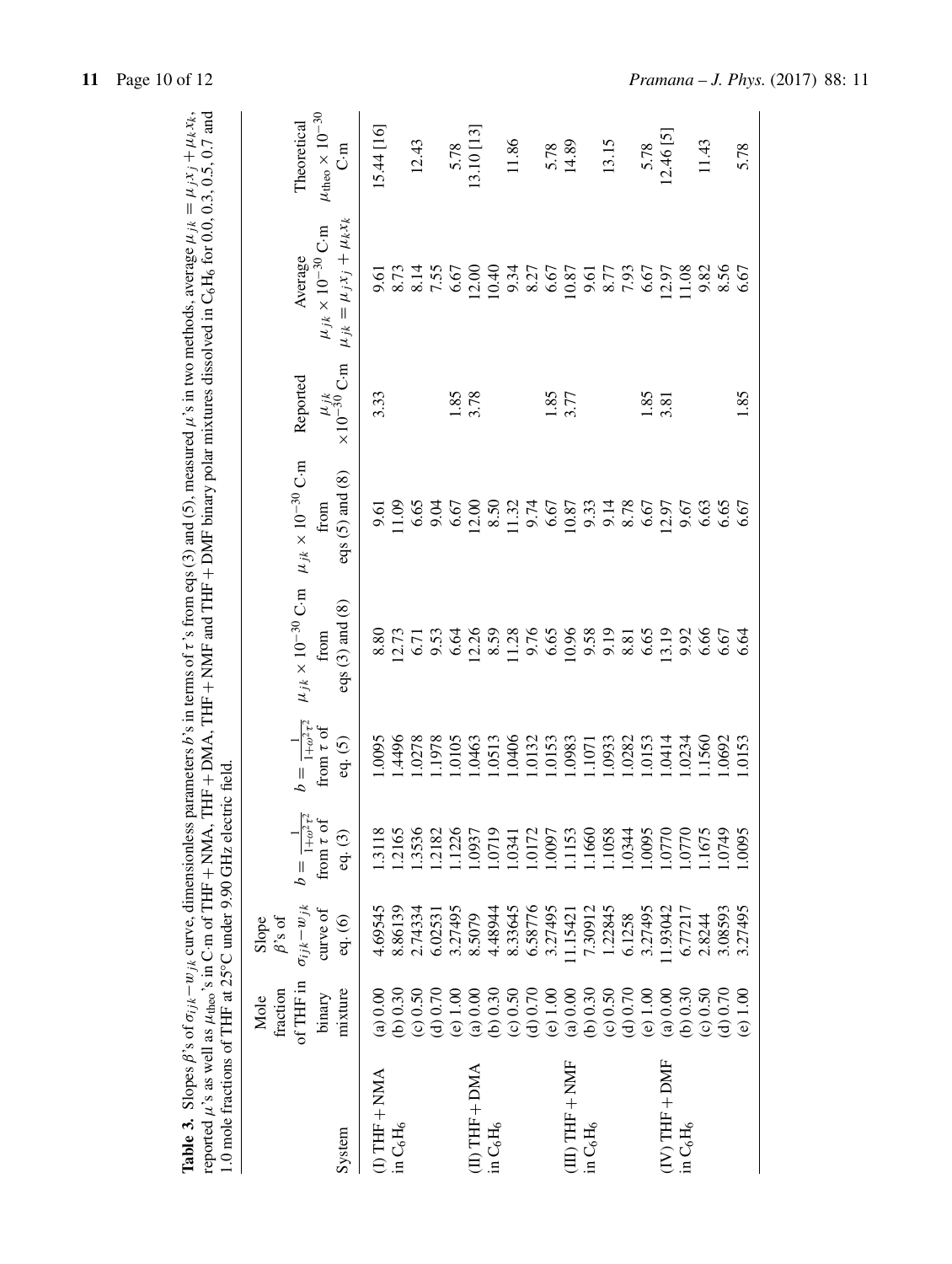

**Figure 5.** The variation of  $\tau_{ik}$ 's in ps with mole fraction  $x_i$ of THF for different binary polar mixtures of THF+amide at 25 $^{\circ}$ C under 9.90 GHz electric field. (I) — $\blacksquare$ —;  $\cdots \square \cdots$  $NMA, (II) \longrightarrow$ ;... $\bigcirc \cdots$  DMA,  $(III) \longrightarrow$ ;... $\triangle \cdots$  NMF and (IV)  $\longrightarrow$ ;  $\cdots$   $\longrightarrow$   $\cdots$   $\longrightarrow$   $\cdots$  DMF for 0.0, 0.3, 0.5, 0.7 and 1.0  $x_i$  of THF from Murthy *et al* (--) and ratio of slopes ( $\cdots$ ) respectively.



**Figure 6.** The variation of  $\mu_{ik}$ 's in Coulomb metre (C·m) with mole fraction  $x_i$  of THF for different binary polar mixture of THF+amide at 25◦C under 9.90 GHz electric field. (I) — $\blacksquare$ —;  $\cdots \square \cdots \text{NMA}$ , (II) — $\bullet$ —;  $\cdots \bigcirc \cdots \text{DMA}$ ,  $(III) \longrightarrow \longrightarrow$ ;  $\cdots \triangle \cdots$  NMF and  $(IV) \longrightarrow$ ;  $\cdots \triangle \cdots$  DMF for 0.0, 0.3, 0.5, 0.7 and 1.0 xj of THF from Murthy *et al*  $(-)$  and ratio of slopes  $(\cdot \cdot \cdot)$  respectively.

molecular association as evident from figures 7c and 7d may arise due to the interaction of +ve charge  $(\delta^+)$ at the site of carbon or nitrogen atoms of the amides and fractional negative charge  $(\delta^-)$  on the oxygen atom of THF molecule. Thus the dipole–dipole interaction occurs in such a way that the effective values of  $\tau$ and  $\mu$  of the rotating unit increase. Solute–solvent (monomer) molecular association may also happen due to the interaction of fractional +ve charge  $(\delta^+)$  at the



**Figure 7.** Theoretical dipole moments ( $\mu_{\text{theo}}$ 's) from the available bond angles and bond moments (multiples of  $10^{-30}$  C·m) of THF along with solute–solvent and solute– solute molecular associations. (**a**) THF– $C_6H_6$ , (**b**) amide–  $C_6H_6$ , (c) amide–THF and (d) amide–THF– $C_6H_6$  (R<sub>1</sub> and  $R_2$  are either H or  $CH_3$ ).

site of carbon or nitrogen atom of the amide and C atom of THF with  $\pi$  delocalized electron cloud in the benzene molecule as seen in figures 7a and 7b respectively.

### **5. Conclusions**

A simple approach is suggested to determine  $\tau$  and  $\mu$ of the binary polar mixture of THF with NMA, DMA, NMF and DMF dissolved in  $C_6H_6$  by the conductivity measurement of solution under 9.90 GHz and 25◦C to arrive at the solute–solutes and solute–solvent molecular association along with the structure of binary polar mixture under different states of molecular environment. The associational aspects are predicted from the stand point of  $\tau_{jk}$ – $x_j$  and  $\mu_{jk}$ – $x_j$  curves. It is evident that solute–solute (dimer) molecular association happens upto  $x_j = 0.3$  and solute–solvent (monomer) molecular association happens thereafter upto  $x_i = 1.0$ of THF for all systems except THF+DMA.

### **References**

- [1] A Schallamach, *Trans. Faraday. Soc. A* **42**, 180 (1946)
- [2] A E Messiah, *J. Mol. Liquid.* **68**, 127 (1996)
- [3] D Singh, N Thakur and D R Sharma, *Indian J. Phys.* **86**, 715 (2012)
- [4] T V Krishna, S S Sastry and V R K Murthy, *Indian J. Phys.* **85**, 1495 (2011)
- [5] S Sahoo and S K Sit, *Indian J. Phys.* **84(11)**, 1551 (2010)